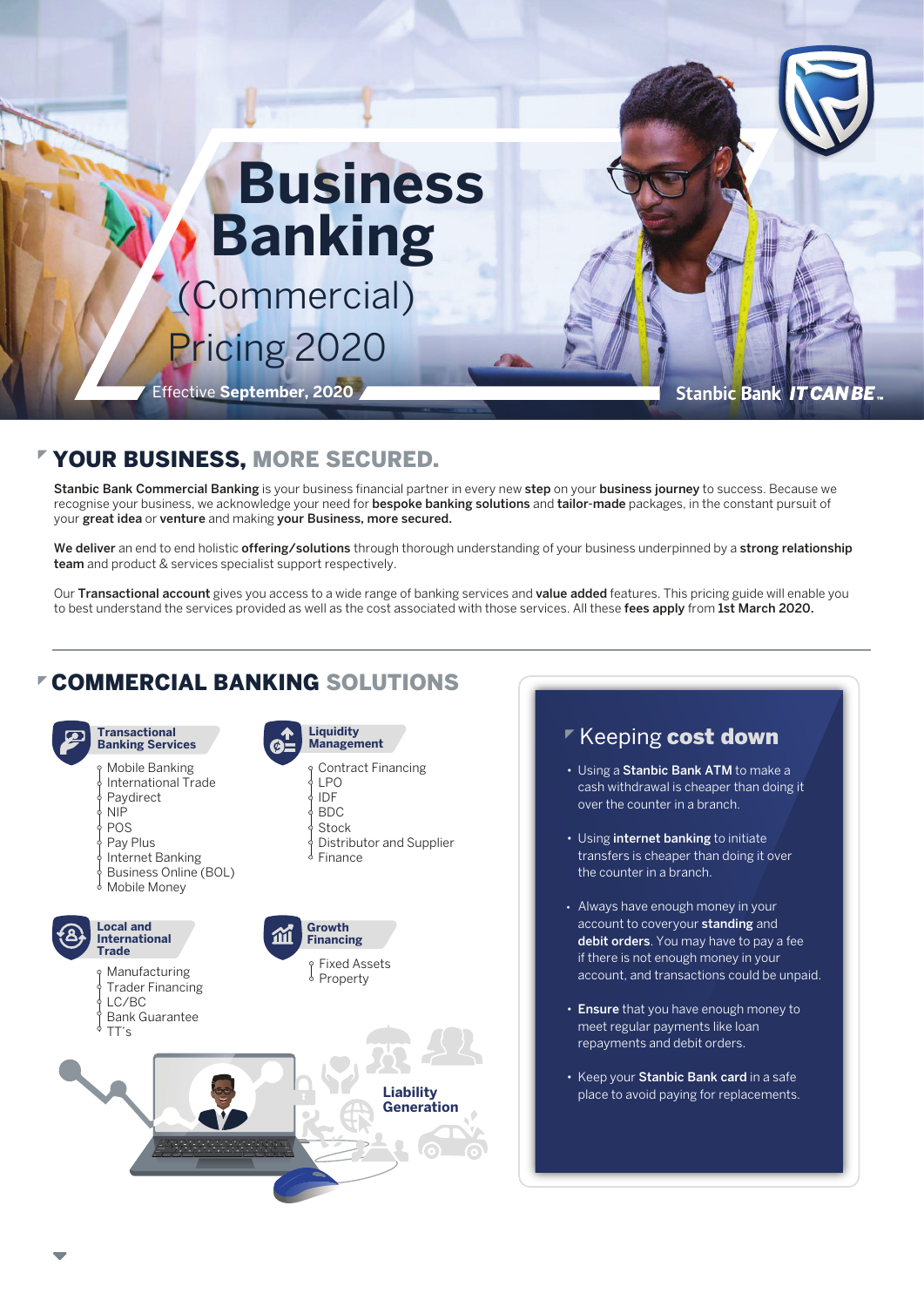# BENEFITS OF A COMMERCIAL BANKING ACCOUNT



#### • Marine **Bancassurance**

• Short-term

# **Surplus Funds**

- Notice
- Call
	- Money Market
	- Savings

### **Payments Out**

- EFT
	- Card
	- Forex/Trade
	- Payroll
	- Cash

**Payments In/ Collections**

- EFT • Card
- Cash
- Cheque
- Debit Orders
- Forex / Trade

### **Deficit Funds**

- Growth
	- Working Capital
	- Unsecured, Secured • OD, Term, Revolving
	- Trade Finance
	- Asset Backed
	- Cash flow based: POS Loan

Bank your way,

take control / benefits your lifestyle demands? Ban<br>want Happy with the basics, or want the extra benefits your lifestyle demands? Bank

| <b>Transaction Type</b>                               |                                                                                 |  |
|-------------------------------------------------------|---------------------------------------------------------------------------------|--|
| <b>Current Account</b>                                |                                                                                 |  |
| Minimum Opening Amount                                | GH¢200                                                                          |  |
| Minimum Operating Balance                             | N/A                                                                             |  |
| Transaction per month                                 | Unlimited                                                                       |  |
| Service Fee/month (Nil transaction attracts Min. fee) | Min GH¢35, Max GH¢500                                                           |  |
| Cash/cheque pick-up fee                               | $GH$ $\epsilon$ 50 (when cash pick is below the threshold of GH $\epsilon$ 20K) |  |
| <b>Cheques</b>                                        |                                                                                 |  |
| Cheque book (100 pages)                               | GH¢50                                                                           |  |
| Returned cheques in-house (post-dated)                | Free                                                                            |  |
| Counter cheques                                       | GH¢15                                                                           |  |
| Returned cheques (no funds)                           | N/A                                                                             |  |
| Returned cheques in-house(other reasons)              | GH¢60                                                                           |  |
| <b>Special Clearing</b>                               | GH¢60                                                                           |  |
| Stop Cheque/Payment                                   | GH¢30                                                                           |  |
| Cheque /voucher retrieval                             | GH¢30                                                                           |  |
| <b>Bank Cheques Issued</b>                            |                                                                                 |  |
| To Stanbic Customer                                   | GH¢15                                                                           |  |
| Non Stanbic Customers                                 | GH¢25                                                                           |  |
| <b>Others</b>                                         |                                                                                 |  |
| Certification of Balance to Auditors                  | GH¢150                                                                          |  |
| Guarantees/Bonds per quarter                          | $0.75\% - 1\%$ (min. GH¢50)                                                     |  |
| Loan/Overdraft/Letter of Credit/Bank                  |                                                                                 |  |
| Processing Fee                                        | 0.5%                                                                            |  |
| Arrangement/Facility fee                              | 2%                                                                              |  |
| Temporary Excess (TOD) arrangement fee                | 2%                                                                              |  |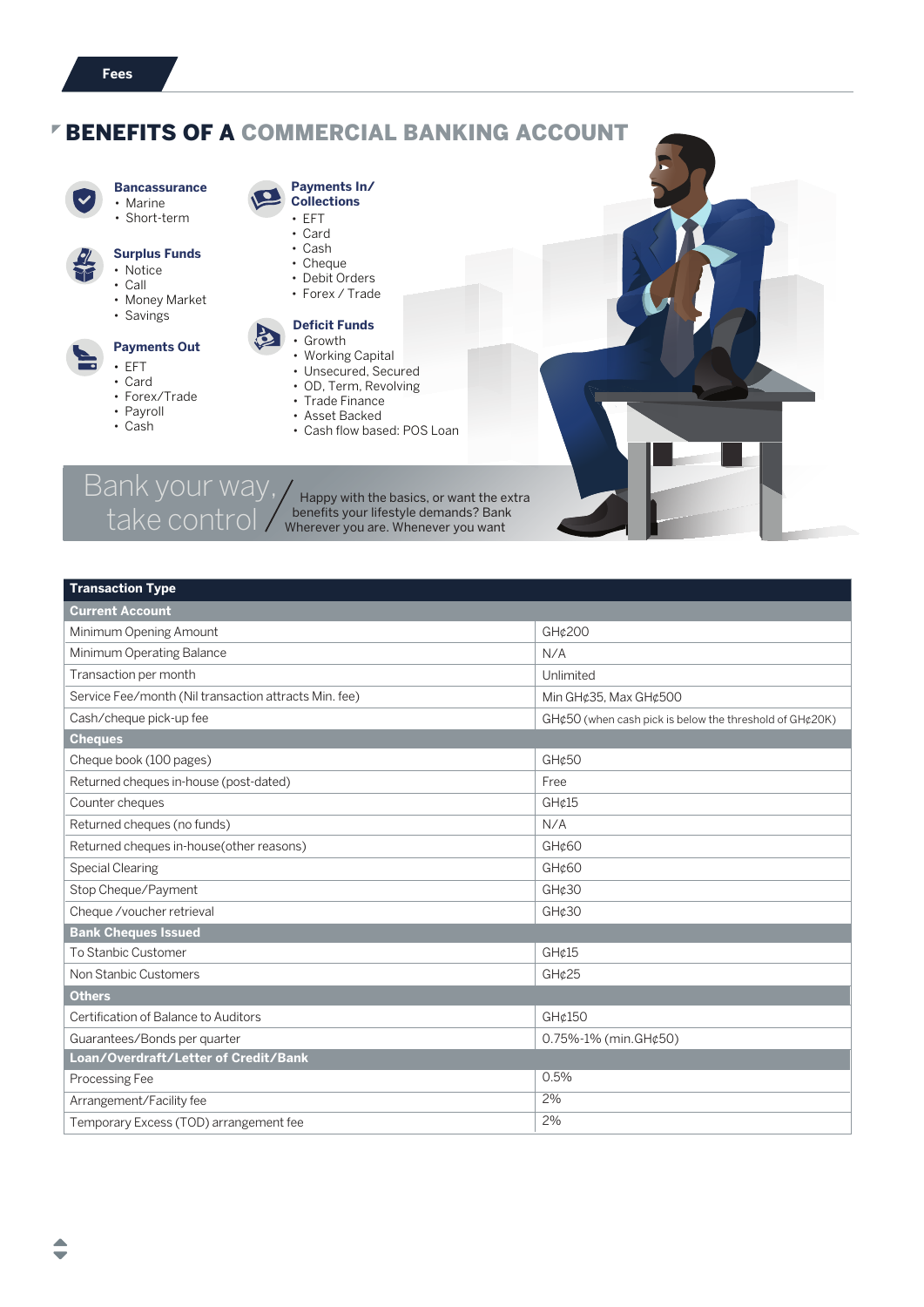| <b>ATM Transactions</b>                                     |                                                                 |  |
|-------------------------------------------------------------|-----------------------------------------------------------------|--|
| <b>Cash Withdrawal</b>                                      |                                                                 |  |
| At bank's own ATM                                           |                                                                 |  |
| At other banks' ATM (Local)                                 | Free                                                            |  |
| At other banks' ATM (International)                         | Min GH¢7.99 (0.65% of amount)<br>Min GH¢15.99 (0.65% of amount) |  |
| Balance enquiry at Bank's own ATM                           | Free                                                            |  |
| Balance enquiry at other banks                              | GH¢3.99                                                         |  |
| Balance enquiry at other banks (International)              | GH¢3.99                                                         |  |
| Access Fee @ Stanbic ATM (International Customers)          | GH¢20                                                           |  |
| ATM Mini statement @ Stanbic ATMs                           | Free                                                            |  |
| <b>Debit Card</b>                                           |                                                                 |  |
|                                                             |                                                                 |  |
| <b>Business Debit Card</b>                                  | GH@10                                                           |  |
| Non collection of ATM card (after 6 months)                 | N/A                                                             |  |
| Card Service fee/quarter                                    | GH¢15                                                           |  |
| Payment via POS terminal/Internet / E-Commerce              | Free                                                            |  |
| Optional Issuer Fee (OIF)                                   | 3.99% of the exchange rate                                      |  |
| <b>Reissue</b>                                              |                                                                 |  |
| <b>Expired Card</b>                                         | Free                                                            |  |
| Forgotten PIN                                               | GH¢10                                                           |  |
| Damaged/Lost/Stolen Card                                    | GH@10                                                           |  |
| <b>Statement</b>                                            |                                                                 |  |
| Regular monthly statement                                   | Free                                                            |  |
| E-statement                                                 | Free                                                            |  |
| Statement For Visa Purposes (per page)                      | GH¢5                                                            |  |
| Adhoc request per page                                      | GH¢5                                                            |  |
| <b>Standing order</b>                                       |                                                                 |  |
| Setup                                                       | Free                                                            |  |
| Internal (monthly)                                          | Free                                                            |  |
| To Other Banks (monthly)                                    | GH¢5                                                            |  |
| Default-no funds                                            | Free                                                            |  |
| <b>Transfers</b>                                            |                                                                 |  |
| Transfers to other banks - ACH                              | GH¢5                                                            |  |
| Receipts from other banks - ACH                             | GH¢2 max, GH¢150                                                |  |
| Salary processing into Stanbic account                      | Free                                                            |  |
| Salary processing (bulk)                                    | GH¢100                                                          |  |
| Swift-Local                                                 | GH¢60                                                           |  |
| Salary processing (manual)                                  | GH¢6                                                            |  |
| <b>Insurance</b>                                            |                                                                 |  |
| Penalty: Refund Payment on Delayed insurance policy renewal | GH¢500                                                          |  |



We have a host of wealth management products and services through which you can manage and grow your wealth. Our financial planners will take the time to get to know you, your family and your business requirements and create a financial plan unique to your needs. Contact your Business Banker or call us on **0303409210.**